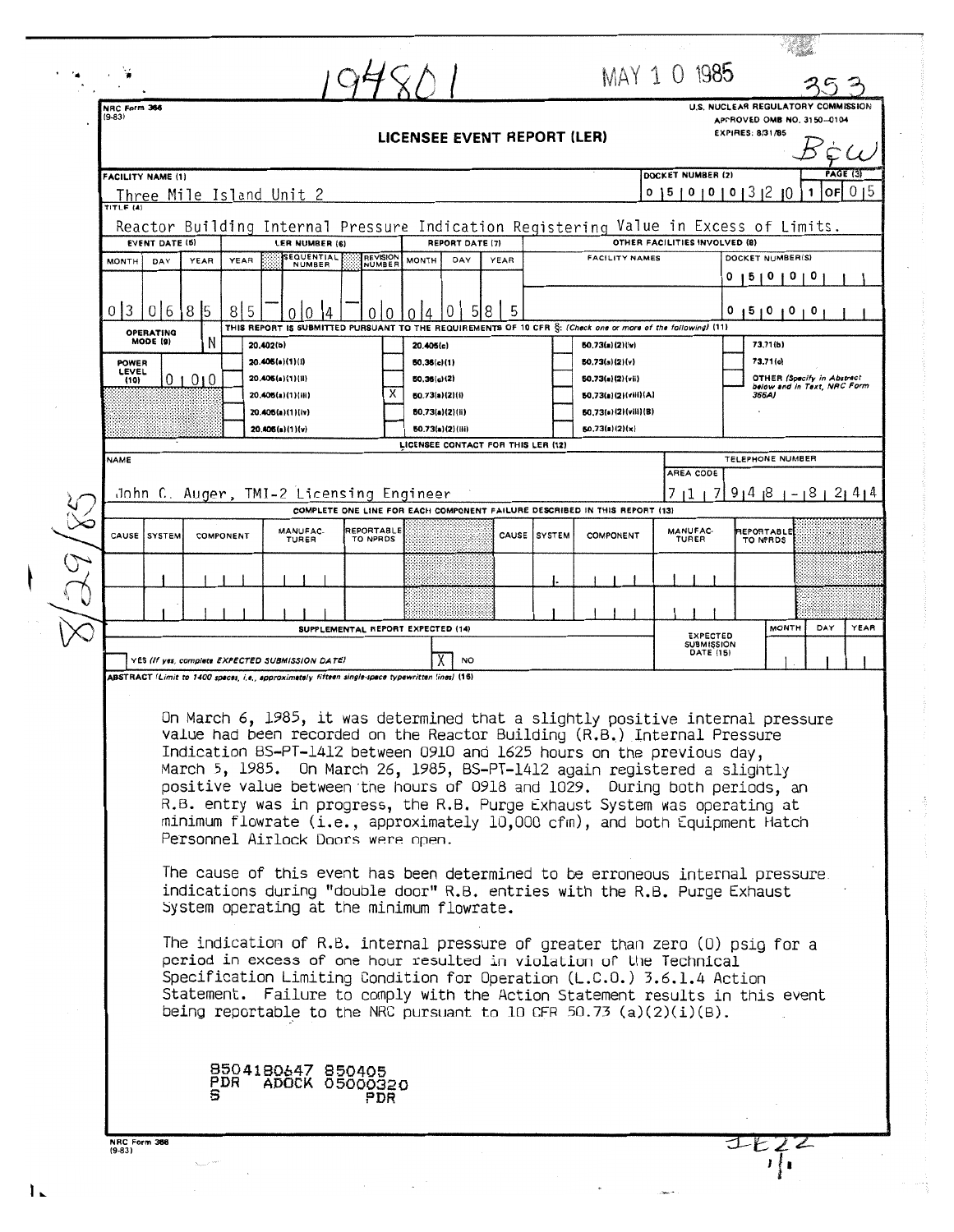| NRC Form 366A<br>$(9-83)$                                                   |                                          | LICENSEE EVENT REPORT (LER) TEXT CONTINUATION                                                                                                                                                                                                                                                                                                                                                                                                                                                                                                                                                                                                                                                                                                                                                                                                                                                                                                                                                                                                                                                                                                                                                                                                                                                     |                              | U.S. NUCLEAR REGULATORY COMMISSION<br><b>EXPIRES: 8/31/85</b> | APPROVED OMB NO. 3150-0104 |  |
|-----------------------------------------------------------------------------|------------------------------------------|---------------------------------------------------------------------------------------------------------------------------------------------------------------------------------------------------------------------------------------------------------------------------------------------------------------------------------------------------------------------------------------------------------------------------------------------------------------------------------------------------------------------------------------------------------------------------------------------------------------------------------------------------------------------------------------------------------------------------------------------------------------------------------------------------------------------------------------------------------------------------------------------------------------------------------------------------------------------------------------------------------------------------------------------------------------------------------------------------------------------------------------------------------------------------------------------------------------------------------------------------------------------------------------------------|------------------------------|---------------------------------------------------------------|----------------------------|--|
| FACILITY NAME (1)                                                           |                                          | DOCKET NUMBER (2)                                                                                                                                                                                                                                                                                                                                                                                                                                                                                                                                                                                                                                                                                                                                                                                                                                                                                                                                                                                                                                                                                                                                                                                                                                                                                 | LER NUMBER (6)               |                                                               | <b>PAGE (3)</b>            |  |
|                                                                             |                                          |                                                                                                                                                                                                                                                                                                                                                                                                                                                                                                                                                                                                                                                                                                                                                                                                                                                                                                                                                                                                                                                                                                                                                                                                                                                                                                   | SEQUENTIAL<br>YEAR<br>NUMBER | REVISION<br>NUMBER                                            |                            |  |
|                                                                             |                                          |                                                                                                                                                                                                                                                                                                                                                                                                                                                                                                                                                                                                                                                                                                                                                                                                                                                                                                                                                                                                                                                                                                                                                                                                                                                                                                   |                              |                                                               |                            |  |
| Three Mile Island Unit 2                                                    |                                          | 0  5  0  0  0  3  2<br>0                                                                                                                                                                                                                                                                                                                                                                                                                                                                                                                                                                                                                                                                                                                                                                                                                                                                                                                                                                                                                                                                                                                                                                                                                                                                          | 0   0   4<br>18 L<br>5       |                                                               | $0 0 0 2 ^{OF}$ 0 5        |  |
| TEXT (If more space is required, use additional NRC Form 366A's) (17)<br>ī. |                                          | PLANT OPERATING CONDITIONS BEFORE THE EVENT                                                                                                                                                                                                                                                                                                                                                                                                                                                                                                                                                                                                                                                                                                                                                                                                                                                                                                                                                                                                                                                                                                                                                                                                                                                       |                              |                                                               |                            |  |
|                                                                             | System or the core.                      | The TMI-2 facility was in a long-term cold shutdown state.<br>reactor decay heat was being removed via loss to ambient.<br>Throughout this event there was no effect on the Reactor Coolant                                                                                                                                                                                                                                                                                                                                                                                                                                                                                                                                                                                                                                                                                                                                                                                                                                                                                                                                                                                                                                                                                                       |                              |                                                               | The                        |  |
| П.                                                                          | АT                                       | STATUS OF STRUCTURES, COMPONENTS, OR SYSTEMS THAT WERE INOPERABLE<br>THE START OF THE EVENT AND THAT CONTRIBUTED TO THE EVENT                                                                                                                                                                                                                                                                                                                                                                                                                                                                                                                                                                                                                                                                                                                                                                                                                                                                                                                                                                                                                                                                                                                                                                     |                              |                                                               |                            |  |
|                                                                             | N/A                                      |                                                                                                                                                                                                                                                                                                                                                                                                                                                                                                                                                                                                                                                                                                                                                                                                                                                                                                                                                                                                                                                                                                                                                                                                                                                                                                   |                              |                                                               |                            |  |
| III.                                                                        | EVENT DESCRIPTION<br>(2) similar events. | This License Event Report (LER) documents the occurrence of two                                                                                                                                                                                                                                                                                                                                                                                                                                                                                                                                                                                                                                                                                                                                                                                                                                                                                                                                                                                                                                                                                                                                                                                                                                   |                              |                                                               |                            |  |
|                                                                             | ı.                                       | On March 6, 1985, at OlOO hours, the duty Control Room<br>Operator (CRO) reviewed the strip chart recorder data of<br>R.B. Internal Pressure Indicator BS-PT-1412 for the previous<br>day. The CRO concluded that a value slightly greater than<br>zero (0) psig had been indicated between the hours of 0910<br>and 1625 on March 5, 1985. This interpretation of the<br>recorded data was contrary to that of CRO's of the previous<br>two (2) shift's. Due to the inherent accuracy of the<br>indicator, the data is frequently subject to<br>interpretation. In this case, the recording line of the<br>strip chart recorder was essentially indistinguishable from<br>the zero (0) psig data line of the strip chart. Thus, the<br>conclusion of the CRO was judgemental, at best.<br>review determined an R.B. entry was in progress during the<br>period in question and both R.B. Equipment Hatch Personnel<br>Doors were open in accordance with approved procedures. The<br>R.B. Purge Exhaust System (IEEE Code-VA) was operating at<br>the minimum flowrate (i.e, approximately 10,000 cfm). Since<br>an indication of slightly greater than zero (0) psig was<br>suggested for a period greater than one (1) hour, this event<br>was deemed reportable per 10 CFR 50.73(a)(2)(i)(B). |                              | Further                                                       |                            |  |
|                                                                             | 2.<br>$\mathbf{z}^{\lambda}$             | On March 26, 1985, at 0918 hours, the R.B. Internal Pressure<br>Indicator BS-PT-1412 again indicated a value slightly<br>greater than zero (0) psig. At this time, an R.B. entry was<br>in progress, both R.B. Equiment Hatch Personnel Airlock<br>Doors were open in accordance with approved procedures and<br>the R.B. Purge Exhaust System was operating at minimum<br>flowrate. Upon indication of positive pressure, actions                                                                                                                                                                                                                                                                                                                                                                                                                                                                                                                                                                                                                                                                                                                                                                                                                                                                |                              |                                                               |                            |  |

**NRC FORM 366 19-83** 

 $\ddot{\phantom{0}}$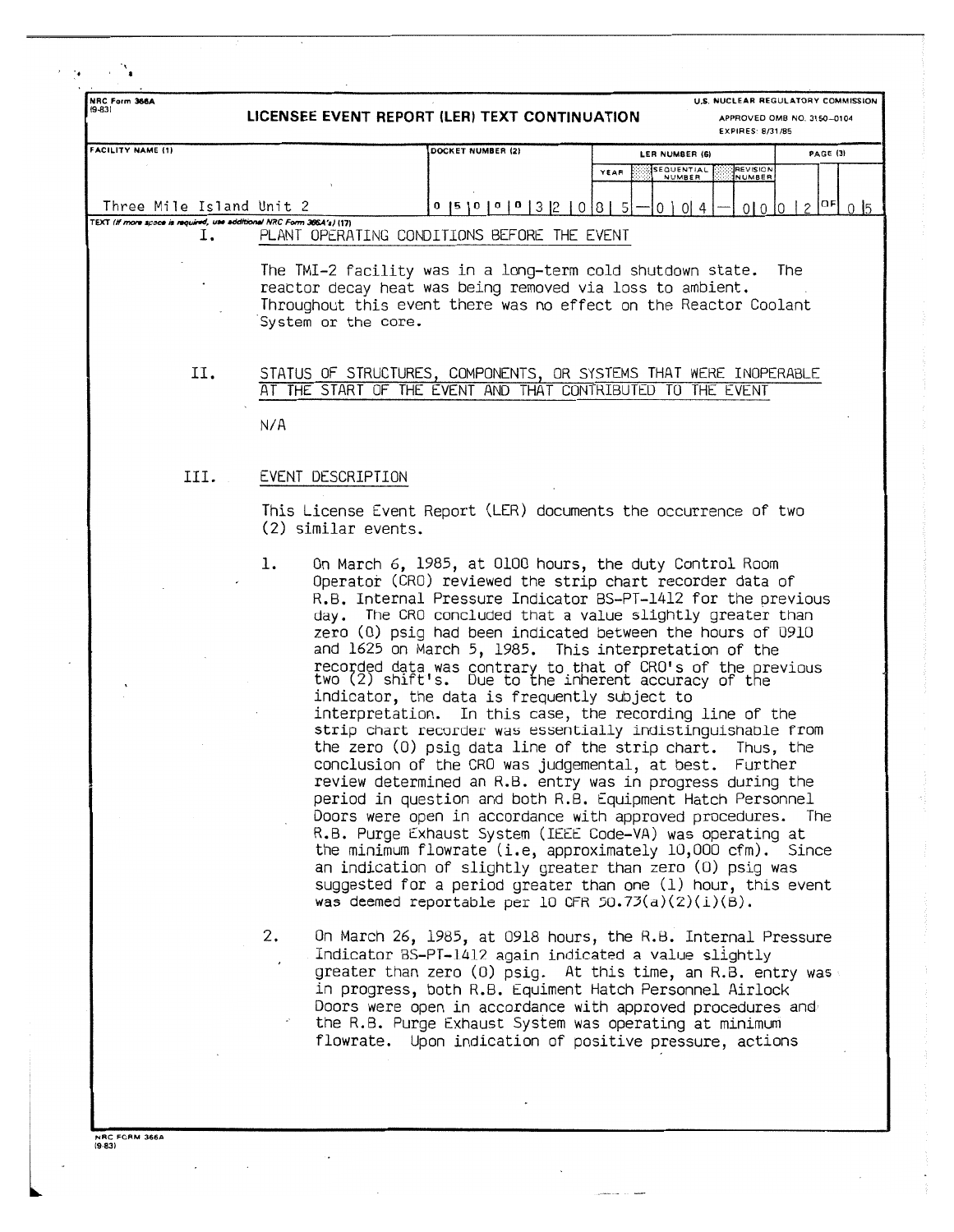| NRC Form 366A<br>$(9-83)$                                                   |                            | LICENSEE EVENT REPORT (LER) TEXT CONTINUATION                                                                                                                                                                                                                                                                                                                                                                                                                                                                                                                                                                                                                                                                                                                                                                                                                                                                                                                                                                                                                                 |      |                      | U.S. NUCLEAR REGULATORY COMMISSION<br>APPROVED OMB NO. 3150-0104<br><b>EXPIRES: 8/31/85</b> |               |          |  |
|-----------------------------------------------------------------------------|----------------------------|-------------------------------------------------------------------------------------------------------------------------------------------------------------------------------------------------------------------------------------------------------------------------------------------------------------------------------------------------------------------------------------------------------------------------------------------------------------------------------------------------------------------------------------------------------------------------------------------------------------------------------------------------------------------------------------------------------------------------------------------------------------------------------------------------------------------------------------------------------------------------------------------------------------------------------------------------------------------------------------------------------------------------------------------------------------------------------|------|----------------------|---------------------------------------------------------------------------------------------|---------------|----------|--|
| <b>FACILITY NAME (1)</b>                                                    |                            | DOCKET NUMBER (2)                                                                                                                                                                                                                                                                                                                                                                                                                                                                                                                                                                                                                                                                                                                                                                                                                                                                                                                                                                                                                                                             |      | LER NUMBER (6)       |                                                                                             |               | PAGE (3) |  |
|                                                                             |                            |                                                                                                                                                                                                                                                                                                                                                                                                                                                                                                                                                                                                                                                                                                                                                                                                                                                                                                                                                                                                                                                                               | YEAR | SEQUENTIAL<br>NUMBER | <b>REVISION</b><br>NUMBER                                                                   |               |          |  |
|                                                                             |                            |                                                                                                                                                                                                                                                                                                                                                                                                                                                                                                                                                                                                                                                                                                                                                                                                                                                                                                                                                                                                                                                                               |      |                      |                                                                                             |               |          |  |
| Three Mile Island Unit 2                                                    |                            | $0$  5   0   0   0   3   2   0   8   5                                                                                                                                                                                                                                                                                                                                                                                                                                                                                                                                                                                                                                                                                                                                                                                                                                                                                                                                                                                                                                        |      | 01014                |                                                                                             | 0 0 0 3 0F 05 |          |  |
| TEXT (If more spece is required, use additional NRC Form 366A's) (17)<br>ш. | EVENT DESCRIPTION          | (Cont'd)                                                                                                                                                                                                                                                                                                                                                                                                                                                                                                                                                                                                                                                                                                                                                                                                                                                                                                                                                                                                                                                                      |      |                      |                                                                                             |               |          |  |
|                                                                             |                            | were immediately taken to comply with the Action Statement<br>of L.C.O. 3.6.1.4 (i.e., return R.B. pressure to 0 psig or<br>less within one hour). The indicated R.B. internal pressure<br>was returned to within specification at 1029 hours on<br>March 26, 1985. Since the indicated R.B. internal pressure<br>was not returned to $L.C.0$ . specifications within one (1)<br>hour, this event was deemed reportable per<br>10 CFR 50.73(a)(2)(i)(B).                                                                                                                                                                                                                                                                                                                                                                                                                                                                                                                                                                                                                      |      |                      |                                                                                             |               |          |  |
| IV.                                                                         | ROOT CAUSE OF THE EVENT    |                                                                                                                                                                                                                                                                                                                                                                                                                                                                                                                                                                                                                                                                                                                                                                                                                                                                                                                                                                                                                                                                               |      |                      |                                                                                             |               |          |  |
|                                                                             |                            | The reportability of the two (2) events was based on a failure to<br>comply with the one (1) hour Action Statement of L.C.O. 3.6.1.4.                                                                                                                                                                                                                                                                                                                                                                                                                                                                                                                                                                                                                                                                                                                                                                                                                                                                                                                                         |      |                      |                                                                                             |               |          |  |
|                                                                             |                            | The root cause of the two (2) events has been determined to be the<br>inability of the installed R.B. Internal Pressure Indication<br>BS-PT-1412 to accurately indicate internal R.B. pressure during a<br>"double door" R.B. entry with the R.B. Purge Exhaust System<br>operating at minimum flowrate. The R.B. Internal Pressure<br>Indication senses the R.B. Internal Pressure with respect to the<br>TMI-2 Auxiliary Building (Aux. Bldg.) which also is maintained at<br>a negative pressure (i.e., approximately negative one-eighth inch<br>water gauge) with respect to the external atmospheric pressure.<br>When the R.B. Purge Exhaust System is operating at the minimum<br>flowrate and a "double door" entry is in progress, the R.B.<br>internal pressure remains negative with respect to external<br>atmosphere but the pressure differential with respect to the Aux.<br>Bldg. may vary. Therefore, based on current calibration and<br>established preformance tolerances for BS-PT-1412, the resultant<br>effect can be a positive pressure indication. |      |                      |                                                                                             |               |          |  |
| ٧.                                                                          | CORRECTIVE ACTIONS PLANNED |                                                                                                                                                                                                                                                                                                                                                                                                                                                                                                                                                                                                                                                                                                                                                                                                                                                                                                                                                                                                                                                                               |      |                      |                                                                                             |               |          |  |
|                                                                             | Immediate                  |                                                                                                                                                                                                                                                                                                                                                                                                                                                                                                                                                                                                                                                                                                                                                                                                                                                                                                                                                                                                                                                                               |      |                      |                                                                                             |               |          |  |
|                                                                             | entries.                   | The Manager of Plant Operations has instructed the Control Room<br>Operators and Senior Reactor Operators to be especially sensitive<br>to the R.B. Internal Pressure Indication during Reactor Building                                                                                                                                                                                                                                                                                                                                                                                                                                                                                                                                                                                                                                                                                                                                                                                                                                                                      |      |                      |                                                                                             |               |          |  |
|                                                                             |                            |                                                                                                                                                                                                                                                                                                                                                                                                                                                                                                                                                                                                                                                                                                                                                                                                                                                                                                                                                                                                                                                                               |      |                      |                                                                                             |               |          |  |
|                                                                             |                            |                                                                                                                                                                                                                                                                                                                                                                                                                                                                                                                                                                                                                                                                                                                                                                                                                                                                                                                                                                                                                                                                               |      |                      |                                                                                             |               |          |  |
|                                                                             |                            |                                                                                                                                                                                                                                                                                                                                                                                                                                                                                                                                                                                                                                                                                                                                                                                                                                                                                                                                                                                                                                                                               |      |                      |                                                                                             |               |          |  |
|                                                                             |                            |                                                                                                                                                                                                                                                                                                                                                                                                                                                                                                                                                                                                                                                                                                                                                                                                                                                                                                                                                                                                                                                                               |      |                      |                                                                                             |               |          |  |
|                                                                             |                            |                                                                                                                                                                                                                                                                                                                                                                                                                                                                                                                                                                                                                                                                                                                                                                                                                                                                                                                                                                                                                                                                               |      |                      |                                                                                             |               |          |  |

NRC FORM 3664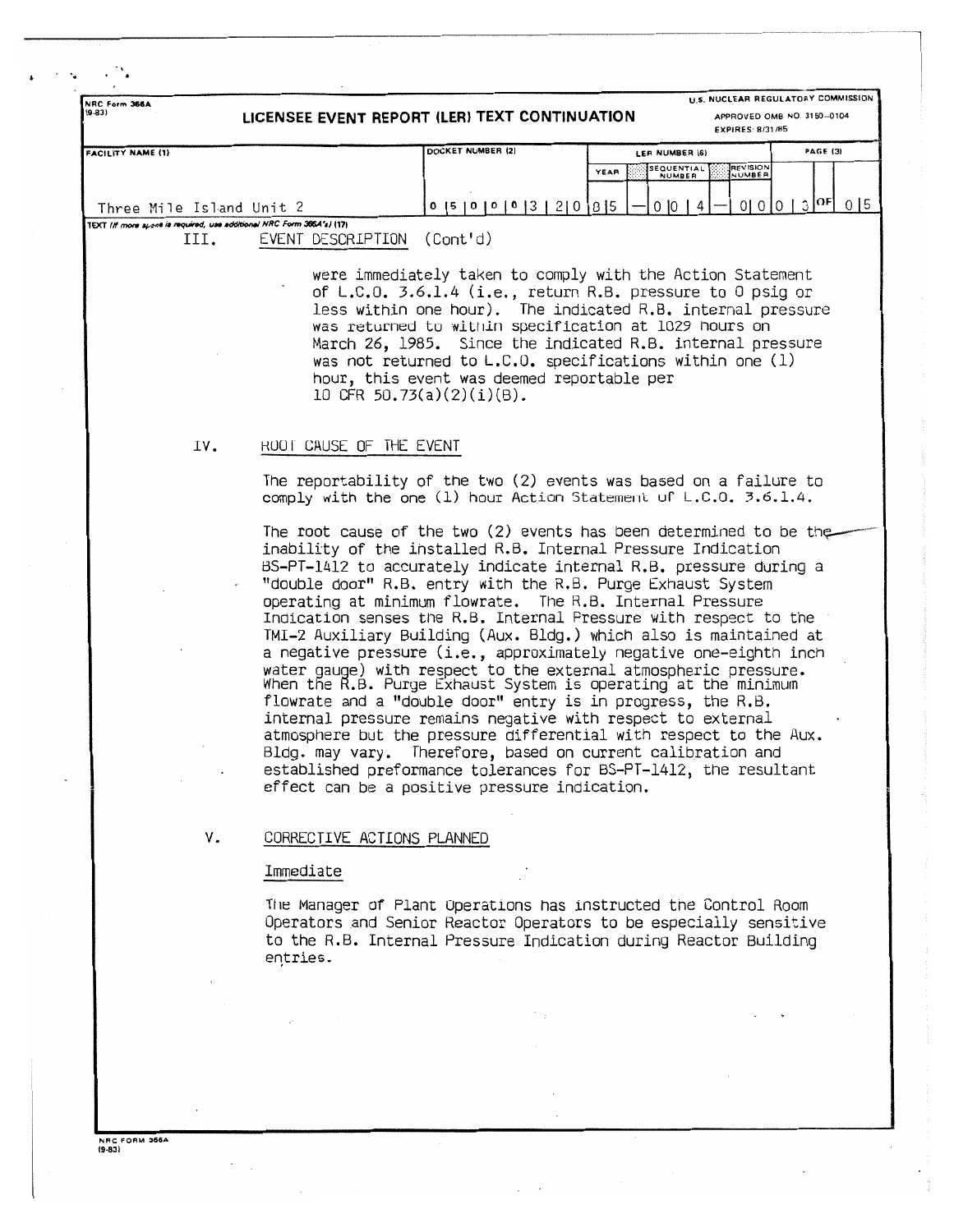| NRC Form 366A<br>(9.83)  |                                                                       | LICENSEE EVENT REPORT (LER) TEXT CONTINUATION                                                                                                                                                                                                                                                                                                                                                                                                                                                                                                                                                                                                                                                                                                                                                                                                                                                                                                                                                                                                                                                                                                                                                                 |      | EXPIRES: 8/31/85                                                    | U.S. NUCLEAR REGULATORY COMMISSION<br>APPROVED OMB NO. 3150-0104 |
|--------------------------|-----------------------------------------------------------------------|---------------------------------------------------------------------------------------------------------------------------------------------------------------------------------------------------------------------------------------------------------------------------------------------------------------------------------------------------------------------------------------------------------------------------------------------------------------------------------------------------------------------------------------------------------------------------------------------------------------------------------------------------------------------------------------------------------------------------------------------------------------------------------------------------------------------------------------------------------------------------------------------------------------------------------------------------------------------------------------------------------------------------------------------------------------------------------------------------------------------------------------------------------------------------------------------------------------|------|---------------------------------------------------------------------|------------------------------------------------------------------|
| <b>FACILITY NAME (1)</b> |                                                                       | DOCKET NUMBER (2)                                                                                                                                                                                                                                                                                                                                                                                                                                                                                                                                                                                                                                                                                                                                                                                                                                                                                                                                                                                                                                                                                                                                                                                             | YEAR | LER NUMBER (6)<br><b>REVISION</b><br>SEQUENTIAL<br>NUMBER<br>NUMBER | PAGE (3)                                                         |
| Three Mile Island Unit 2 |                                                                       | 0   5   0   0   0   0   3   2   0   8   5                                                                                                                                                                                                                                                                                                                                                                                                                                                                                                                                                                                                                                                                                                                                                                                                                                                                                                                                                                                                                                                                                                                                                                     |      | 0   0   4<br>010                                                    | $0   4  $ <sup>OF</sup> $0   5$                                  |
| ٧.                       | TEXT (If more space is required, use edditional NRC Form 366A's) (17) | CORRECTIVE ACTIONS PLANNED<br>(Cont 'd)                                                                                                                                                                                                                                                                                                                                                                                                                                                                                                                                                                                                                                                                                                                                                                                                                                                                                                                                                                                                                                                                                                                                                                       |      |                                                                     |                                                                  |
|                          | Long Term                                                             |                                                                                                                                                                                                                                                                                                                                                                                                                                                                                                                                                                                                                                                                                                                                                                                                                                                                                                                                                                                                                                                                                                                                                                                                               |      |                                                                     |                                                                  |
|                          | Tech. Spec. 6.8.2.                                                    | A Recovery Operations Plan Change Request (ROPCR) will be<br>submitted to the NRC to revise section 4.6.1.4. This ROPCR will<br>allow for alternate methods to be used during those times in which<br>the Reactor Building is open to the outside atmosphere if those<br>methods are contained in a procedure approved pursuant to TMI-2                                                                                                                                                                                                                                                                                                                                                                                                                                                                                                                                                                                                                                                                                                                                                                                                                                                                      |      |                                                                     |                                                                  |
| VI.                      | COMPONENT FAILURE DATA                                                |                                                                                                                                                                                                                                                                                                                                                                                                                                                                                                                                                                                                                                                                                                                                                                                                                                                                                                                                                                                                                                                                                                                                                                                                               |      |                                                                     |                                                                  |
|                          | N/A                                                                   |                                                                                                                                                                                                                                                                                                                                                                                                                                                                                                                                                                                                                                                                                                                                                                                                                                                                                                                                                                                                                                                                                                                                                                                                               |      |                                                                     |                                                                  |
| VII.                     |                                                                       | AUTOMATIC OR MANUALLY INITIATED SAFETY SYSTEM RESPONSES                                                                                                                                                                                                                                                                                                                                                                                                                                                                                                                                                                                                                                                                                                                                                                                                                                                                                                                                                                                                                                                                                                                                                       |      |                                                                     |                                                                  |
|                          | N/A                                                                   |                                                                                                                                                                                                                                                                                                                                                                                                                                                                                                                                                                                                                                                                                                                                                                                                                                                                                                                                                                                                                                                                                                                                                                                                               |      |                                                                     |                                                                  |
| VIII.                    |                                                                       | ASSESSMENT OF THE SAFETY CONSEQUENCES AND IMPLICATIONS OF THE EVENT                                                                                                                                                                                                                                                                                                                                                                                                                                                                                                                                                                                                                                                                                                                                                                                                                                                                                                                                                                                                                                                                                                                                           |      |                                                                     |                                                                  |
|                          |                                                                       | The requirement to maintain a zero (0) or negative pressure in the<br>TMI-2 R.B. is to ensure that there are no unfiltered, unmonitored<br>releases from the building. The NRC's Amendment of Order dated<br>September 23, 1981 contains a Safety Evaluation which states in<br>part, "To ensure that there will be no significant releases of<br>radioactive materials from the reactor building through the<br>airlock when both of its doors are open simultaneously, we will<br>require as a condition of our approval of procedures pursuant to<br>Specification 6.8.2 that the time both doors are open<br>simultaneously be minimized and that the frequency for<br>simultaneous opening of both doors be relatively infrequent.<br>Additionally, we will require via these procedures, that whenever<br>both airlock doors are open simultaneously, the reactor building<br>purge system be in operation and exhausting through the HEPA<br>filters. This provision will ensure that the reactor building<br>atmosphere is maintained at a negative pressure relative to the<br>outside atmosphere and therefore the air will flow into the<br>reactor building whenever the airlock doors are open." |      |                                                                     |                                                                  |
|                          | $\Delta \sim 10^{10}$ and $\Delta \sim 10^{10}$                       |                                                                                                                                                                                                                                                                                                                                                                                                                                                                                                                                                                                                                                                                                                                                                                                                                                                                                                                                                                                                                                                                                                                                                                                                               |      |                                                                     |                                                                  |
|                          |                                                                       |                                                                                                                                                                                                                                                                                                                                                                                                                                                                                                                                                                                                                                                                                                                                                                                                                                                                                                                                                                                                                                                                                                                                                                                                               |      |                                                                     |                                                                  |
|                          |                                                                       |                                                                                                                                                                                                                                                                                                                                                                                                                                                                                                                                                                                                                                                                                                                                                                                                                                                                                                                                                                                                                                                                                                                                                                                                               |      |                                                                     |                                                                  |

**NRC FORM 366A**<br>(9-83)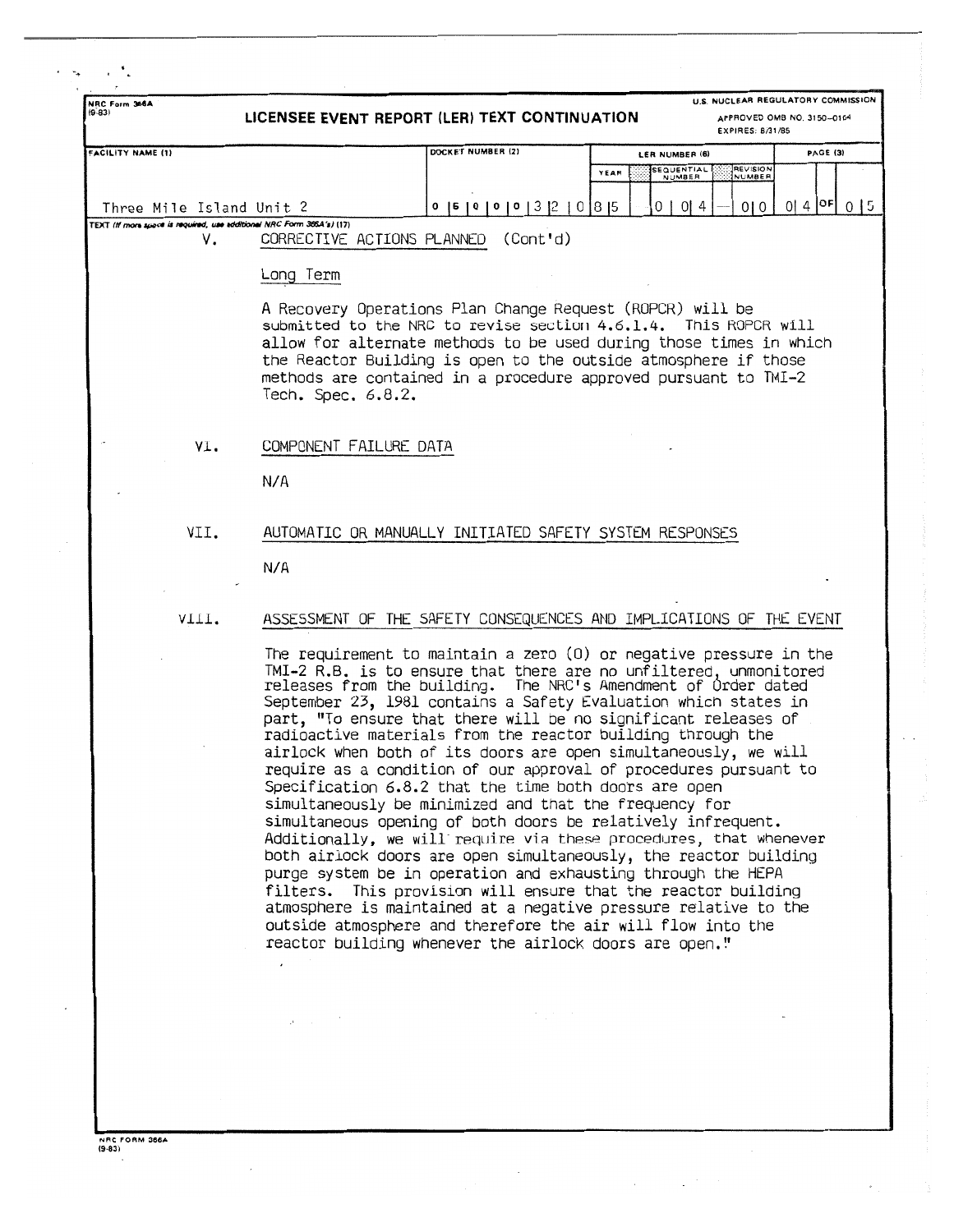| NRC Form 366A<br>$(9-83)$                                                      | LICENSEE EVENT REPORT (LER) TEXT CONTINUATION |                                                                                                                                                                                                                                                                                                                                                                                                                                                                                                                                                     |                                     | EXPIRES: 8/31/85   | U.S. NUCLEAR REGULATORY COMMISSION<br>APPROVED OMB NO. 3150-0104 |
|--------------------------------------------------------------------------------|-----------------------------------------------|-----------------------------------------------------------------------------------------------------------------------------------------------------------------------------------------------------------------------------------------------------------------------------------------------------------------------------------------------------------------------------------------------------------------------------------------------------------------------------------------------------------------------------------------------------|-------------------------------------|--------------------|------------------------------------------------------------------|
| <b>FACILITY NAME (1)</b>                                                       |                                               | DOCKET NUMBER (2)                                                                                                                                                                                                                                                                                                                                                                                                                                                                                                                                   | LER NUMBER (6)                      |                    | <b>PAGE (3)</b>                                                  |
|                                                                                |                                               |                                                                                                                                                                                                                                                                                                                                                                                                                                                                                                                                                     | SEQUENTIAL<br>YEAR<br><b>NUMBER</b> | REVISION<br>NUMBER |                                                                  |
| Three Mile Island Unit 2                                                       |                                               | 0   5   0   0   0   3   2   0                                                                                                                                                                                                                                                                                                                                                                                                                                                                                                                       | 8 5<br>01014                        | 0 <sub>10</sub>    | OF <br>0 <sub>15</sub><br>0 <sub>15</sub>                        |
| TEXT (If more upace is required, use additional NRC Form 366A's) (17)<br>VIII. |                                               | ASSESSMENT OF THE SAFETY CONSEQUENCES                                                                                                                                                                                                                                                                                                                                                                                                                                                                                                               | (Cont'd)                            |                    |                                                                  |
|                                                                                |                                               |                                                                                                                                                                                                                                                                                                                                                                                                                                                                                                                                                     |                                     |                    |                                                                  |
|                                                                                | health and safety of the public.              | Consistent with the above, operation of the R.B. Purge Exhaust<br>System during the entries maintained the R.B. internal pressure<br>negative, notwithstanding indications to the contrary. During<br>both events documented in this LER, procedures approved pursuant<br>to Specification 6.8.2 were in place and controlling the entry.<br>Airflow direction was monitored and confirmed to be into the R.B.<br>Thus, it is reasonably concluded that there were no releases to<br>the outside environment and there was no adverse impact on the |                                     |                    |                                                                  |
|                                                                                |                                               |                                                                                                                                                                                                                                                                                                                                                                                                                                                                                                                                                     |                                     |                    |                                                                  |
|                                                                                |                                               |                                                                                                                                                                                                                                                                                                                                                                                                                                                                                                                                                     |                                     |                    |                                                                  |
|                                                                                |                                               |                                                                                                                                                                                                                                                                                                                                                                                                                                                                                                                                                     |                                     |                    |                                                                  |
|                                                                                |                                               |                                                                                                                                                                                                                                                                                                                                                                                                                                                                                                                                                     |                                     |                    |                                                                  |
|                                                                                |                                               |                                                                                                                                                                                                                                                                                                                                                                                                                                                                                                                                                     |                                     |                    |                                                                  |
|                                                                                |                                               |                                                                                                                                                                                                                                                                                                                                                                                                                                                                                                                                                     |                                     |                    |                                                                  |
|                                                                                |                                               |                                                                                                                                                                                                                                                                                                                                                                                                                                                                                                                                                     |                                     |                    |                                                                  |
|                                                                                |                                               |                                                                                                                                                                                                                                                                                                                                                                                                                                                                                                                                                     |                                     |                    |                                                                  |
|                                                                                |                                               |                                                                                                                                                                                                                                                                                                                                                                                                                                                                                                                                                     |                                     |                    |                                                                  |
|                                                                                |                                               |                                                                                                                                                                                                                                                                                                                                                                                                                                                                                                                                                     |                                     |                    |                                                                  |
|                                                                                |                                               |                                                                                                                                                                                                                                                                                                                                                                                                                                                                                                                                                     |                                     |                    |                                                                  |
|                                                                                |                                               |                                                                                                                                                                                                                                                                                                                                                                                                                                                                                                                                                     |                                     |                    |                                                                  |
|                                                                                |                                               |                                                                                                                                                                                                                                                                                                                                                                                                                                                                                                                                                     |                                     |                    |                                                                  |
|                                                                                |                                               |                                                                                                                                                                                                                                                                                                                                                                                                                                                                                                                                                     |                                     |                    |                                                                  |
|                                                                                |                                               |                                                                                                                                                                                                                                                                                                                                                                                                                                                                                                                                                     |                                     |                    |                                                                  |
|                                                                                |                                               |                                                                                                                                                                                                                                                                                                                                                                                                                                                                                                                                                     |                                     |                    |                                                                  |
|                                                                                |                                               |                                                                                                                                                                                                                                                                                                                                                                                                                                                                                                                                                     |                                     |                    |                                                                  |
|                                                                                |                                               |                                                                                                                                                                                                                                                                                                                                                                                                                                                                                                                                                     |                                     |                    |                                                                  |
|                                                                                |                                               |                                                                                                                                                                                                                                                                                                                                                                                                                                                                                                                                                     |                                     |                    |                                                                  |
|                                                                                |                                               |                                                                                                                                                                                                                                                                                                                                                                                                                                                                                                                                                     |                                     |                    |                                                                  |
|                                                                                |                                               |                                                                                                                                                                                                                                                                                                                                                                                                                                                                                                                                                     |                                     |                    |                                                                  |
|                                                                                |                                               |                                                                                                                                                                                                                                                                                                                                                                                                                                                                                                                                                     |                                     |                    |                                                                  |
|                                                                                |                                               |                                                                                                                                                                                                                                                                                                                                                                                                                                                                                                                                                     |                                     |                    |                                                                  |
|                                                                                |                                               |                                                                                                                                                                                                                                                                                                                                                                                                                                                                                                                                                     |                                     |                    |                                                                  |
|                                                                                |                                               |                                                                                                                                                                                                                                                                                                                                                                                                                                                                                                                                                     |                                     |                    |                                                                  |

 $\ddot{\phantom{a}}$ 

 $\ddot{\phantom{a}}$